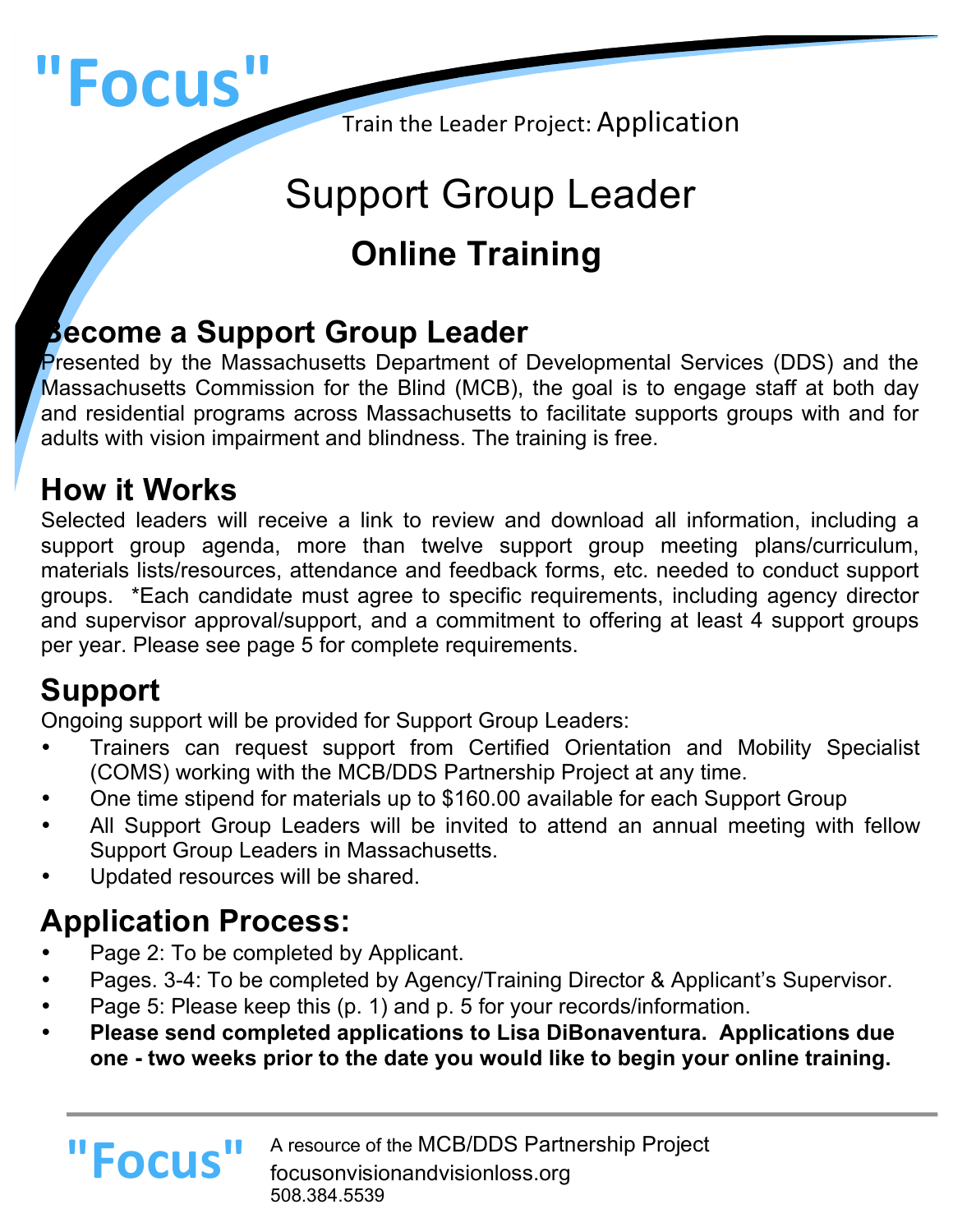#### Support Group Leader: Application for Online Training (continued)

#### Page 2: To be completed by **Applicant**.

| <b>APPLICANT INFORMATION</b>                                                                                                                                   |               |  |                                   |       |  |
|----------------------------------------------------------------------------------------------------------------------------------------------------------------|---------------|--|-----------------------------------|-------|--|
| Name:                                                                                                                                                          |               |  |                                   |       |  |
| <b>Agency Name:</b>                                                                                                                                            |               |  | <b>DDS Region:</b>                |       |  |
| Address:                                                                                                                                                       |               |  |                                   |       |  |
| Phone:                                                                                                                                                         | E-mail:       |  |                                   |       |  |
| Title at Agency:                                                                                                                                               |               |  | <b>Years at Current Position:</b> |       |  |
| Please describe prior leadership and/or teaching experience:                                                                                                   |               |  |                                   |       |  |
| <b>YOUR AGENCY DIRECTOR</b>                                                                                                                                    |               |  |                                   |       |  |
| Name:                                                                                                                                                          |               |  |                                   |       |  |
| Email:                                                                                                                                                         |               |  | Phone:                            |       |  |
| <b>YOUR SUPERVISOR</b>                                                                                                                                         |               |  |                                   |       |  |
| Name:                                                                                                                                                          |               |  |                                   |       |  |
| Email:                                                                                                                                                         |               |  | Phone:                            |       |  |
| <b>REFERENCE</b>                                                                                                                                               |               |  |                                   |       |  |
| Name:                                                                                                                                                          | Relationship: |  |                                   |       |  |
| Agency:                                                                                                                                                        |               |  | Phone:                            |       |  |
| Address:                                                                                                                                                       |               |  |                                   |       |  |
| I reviewed the requirements of the MCB/DDS Partnership Project for Support Group<br><b>Leaders</b> on pg. 5 of this application and agree to all requirements. |               |  |                                   |       |  |
| Signature of Applicant:                                                                                                                                        |               |  |                                   | Date: |  |

A resource of the MCB/DDS Partnership Project<br>
Focus experiences of this plane are not focusonvisionandvisionloss.org 508.384.5539 **"Focus"**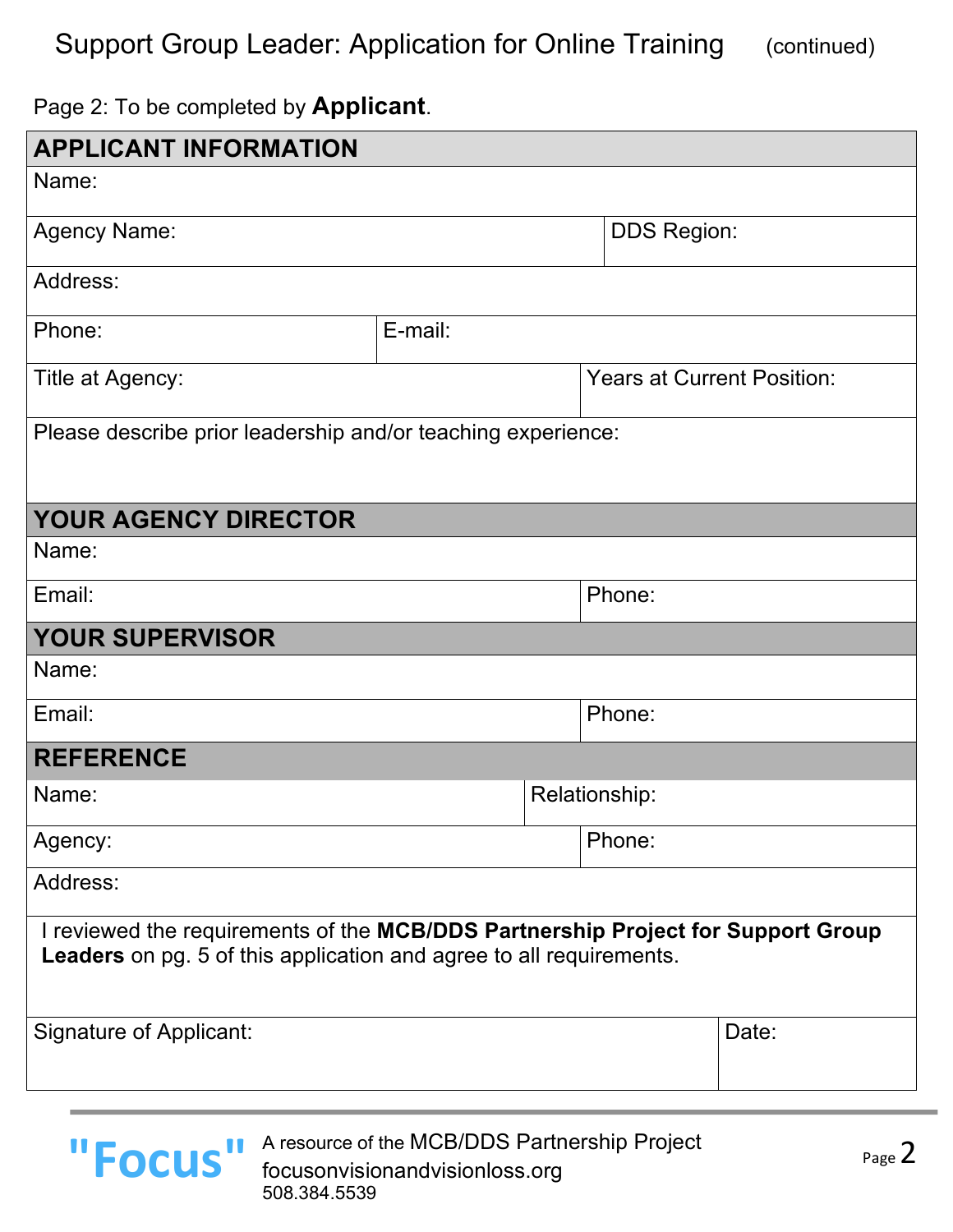#### Support Group Leader: Application for Online Training (continued)

Page 3-4: To be completed by **Agency Director or Training Director.**

| <b>AGENCY INFORMATION</b>                                                                                                                                            |                                |                  |  |  |  |
|----------------------------------------------------------------------------------------------------------------------------------------------------------------------|--------------------------------|------------------|--|--|--|
| 1. How many people does your agency serve who are registered as legally blind?                                                                                       |                                |                  |  |  |  |
| Approximately:                                                                                                                                                       |                                |                  |  |  |  |
| 2. How many people does your agency serve who are visually impaired?                                                                                                 |                                |                  |  |  |  |
| Approximately:                                                                                                                                                       |                                |                  |  |  |  |
| 3. How many individuals affiliated with your agency would benefit from attending a vision<br>loss support group?<br>Approximately:                                   |                                |                  |  |  |  |
| 4. What services does your agency provide? Check all that apply.                                                                                                     |                                |                  |  |  |  |
| Day Habilitation                                                                                                                                                     | <b>Residential Services</b>    |                  |  |  |  |
| <b>Life Skills</b>                                                                                                                                                   | <b>Transportation Services</b> |                  |  |  |  |
| <b>Adult Day Health</b>                                                                                                                                              | Other (Please describe.)       |                  |  |  |  |
| 5. What time, location, and frequency/schedule do you foresee the Support Group<br>occurring in your agency?<br>Please check all that apply for each category below: |                                |                  |  |  |  |
| Time                                                                                                                                                                 | Location                       | Frequency        |  |  |  |
| Morning                                                                                                                                                              | Home                           | Monthly          |  |  |  |
| Afternoon                                                                                                                                                            | Day Program/Site               | <b>Bimonthly</b> |  |  |  |
| Evening                                                                                                                                                              | <b>Work Program/Site</b>       | Quarterly        |  |  |  |
| Other:                                                                                                                                                               | <b>Community Room</b>          | Other:           |  |  |  |
|                                                                                                                                                                      | Other:                         |                  |  |  |  |
|                                                                                                                                                                      |                                |                  |  |  |  |



l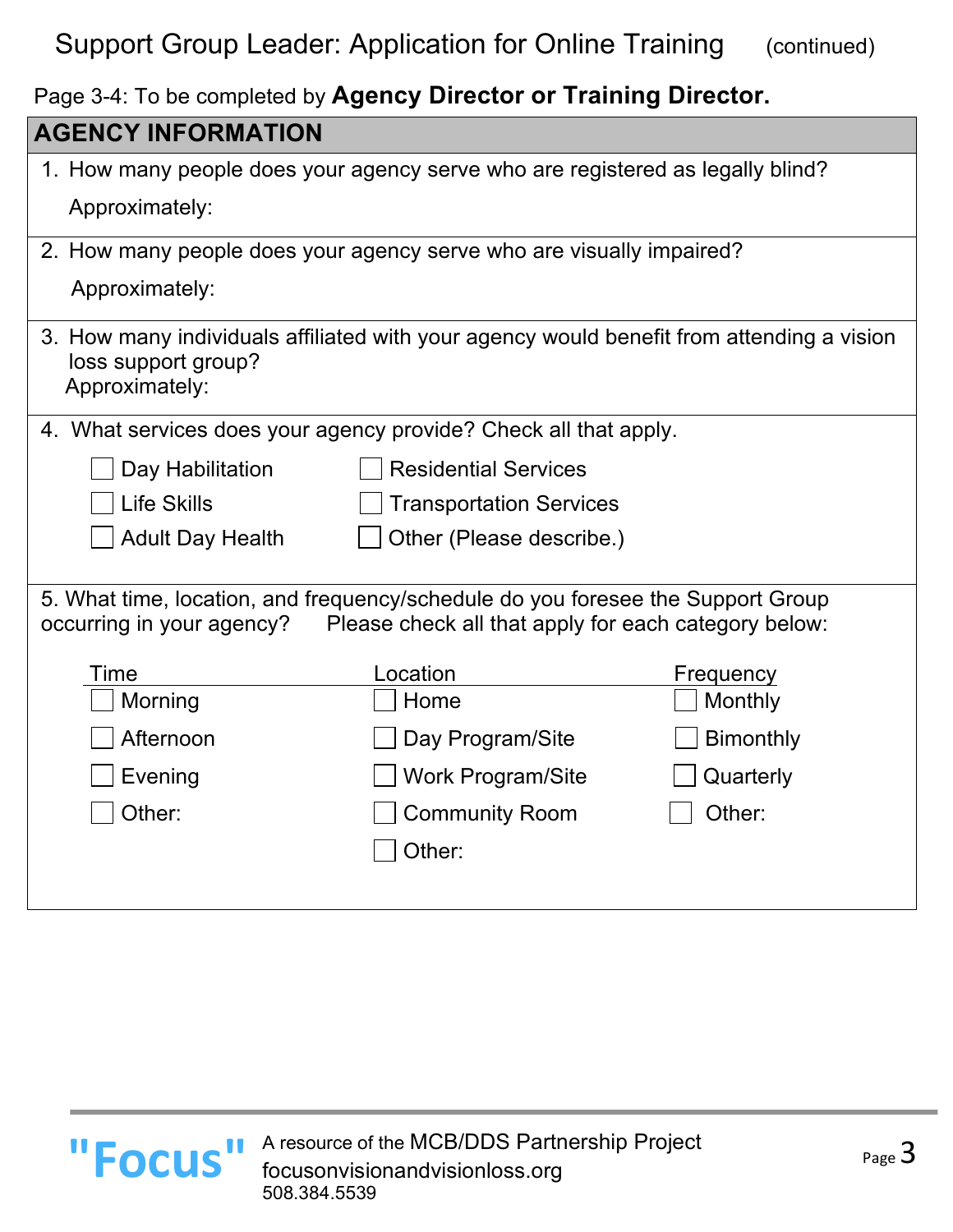#### Support Group Leader: Application for Online Training (continued)

Page 4 to be completed by **Agency Director & Applicant's Direct Supervisor.**

| <b>AGENCY APPROVAL</b>                                                                                                                               |       |  |  |  |
|------------------------------------------------------------------------------------------------------------------------------------------------------|-------|--|--|--|
| I have reviewed the requirements for the MCB/DDS Support Group Leader training (page<br>5) and recommend and authorize the applicant to participate. |       |  |  |  |
| Agency Director Signature listed on page 2:                                                                                                          | Date: |  |  |  |
| Supervisor Signature listed on page 2:                                                                                                               | Date: |  |  |  |

Send completed application (pages 2-4) to:

Lisa DiBonaventura, MA, COMS Statewide Director, Vision and Vision Loss Services, DDS WDC PO Box 144 Wrentham, MA 02093

Email: (Complete, print, sign and scan application.): Lisa.DiBonaventura@state.ma.us

Office: 508-384-5539 Fax: 508-384-6771

Additional copies of this Support Group Leader advertising brochure/application are available: https://www.focusonvisionandvisionloss.org/train-the-leader-support-groups.html